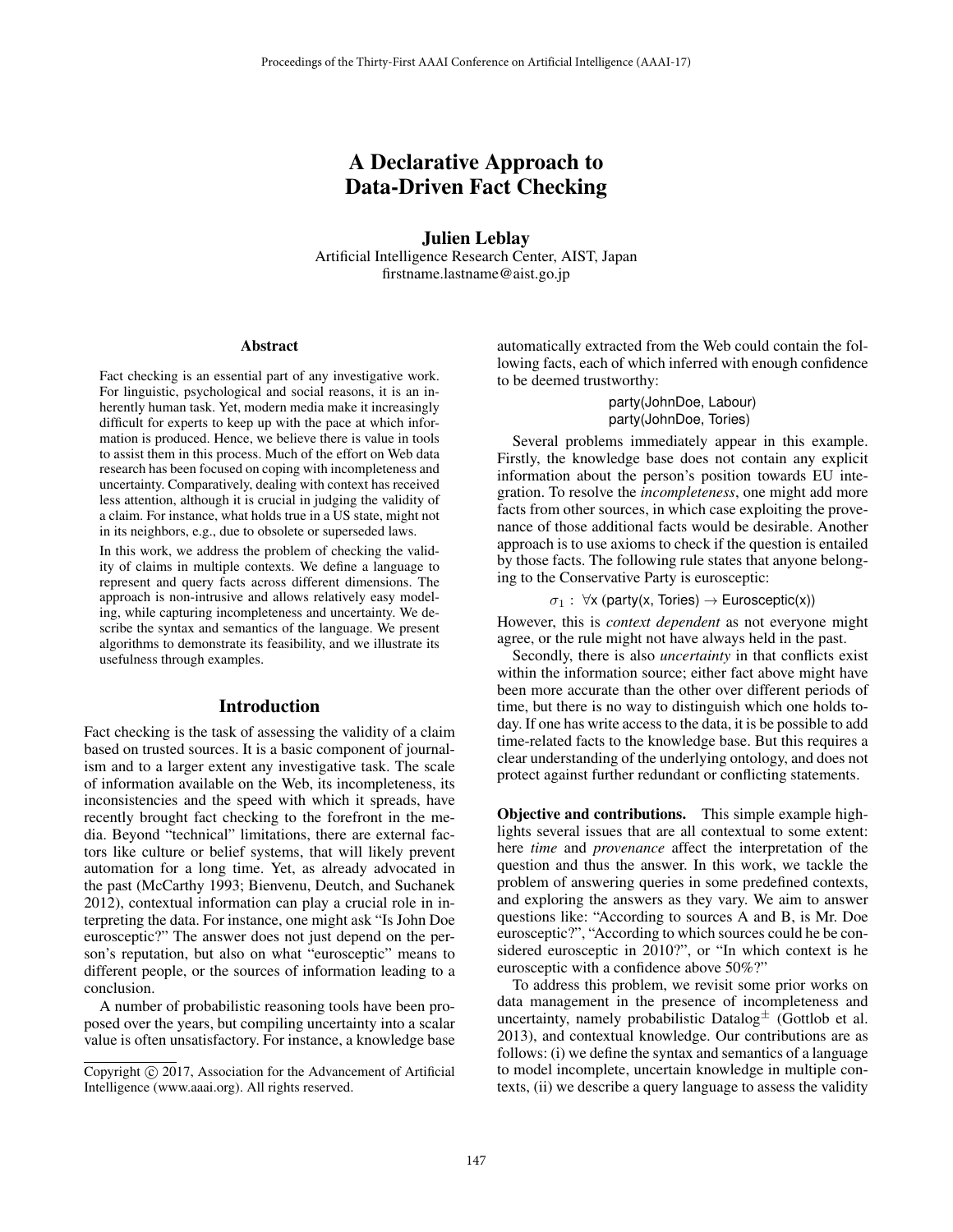of claims in such contexts, (iii) we provide algorithms for query answering, study their complexities and introduce optimizations for future implementation.

The next section recalls notions from the literature used in the remainder of the paper.

# Preliminaries

We use a number of first-order logic (FOL) terms and notations, such as *constants* and *variables*, *atoms* and *formulas*, with which we assume familiarity. Unless we use conventional notations, capital letters denote sets, Greek lower case denotes formulas and functions, and Latin lower case denotes variables, constants or tuples.

# Datalog $\pm$

Datalog $\pm$  (Cali et al. 2010) is a family of Datalog variants that were devised for efficient ontological querying. It has gained traction both as a theoretical and practical tool for the development of the Semantic Web and related problems, such as data integration, data exchange or query answering over incomplete data.

We assume a schema  $R$  as a set of relations of fixed arities, and the infinite sets  $\Delta_C$ ,  $\Delta_N$  and V, referring respectively to *constants*, *labeled nulls* and *variables*. While constants follow the unique name assumption, labeled nulls can be seen as *unknown constants*, and as such behave like variables (two distinct nulls may refer to the same value). A *term* is either a constant, a null or a variable. An *atom* of the form  $\phi(\vec{t})$  is a relation symbol endowed with a tuple of terms. We may refer to *ground* atoms —whose terms belong to  $\{\Delta_C \cup \Delta_N\}$ — as *facts*. A database instance, or simply database,  $D$  is a set of facts abiding by  $R$ .

Datalog $\pm$  generalizes Datalog by allowing rules known as *tuple generating dependencies* (TGDs) of the form

$$
\forall \vec{x}, \vec{y} \phi(\vec{x}, \vec{y}) \rightarrow \exists \vec{z} \psi(\vec{x}, \vec{z}) \tag{1}
$$

where  $\phi$  and  $\psi$  are conjunctions of atoms with terms in  $\{\Delta_C \cup \mathcal{V}\}\$ , called the *body* and the *head* of the rule respectively. We often omit the quantifier for readability. The rule  $\sigma_1$  given in the introduction is a TGD, so is the following:

Example 1. *All Eurosceptics support Brexit.*

<sup>σ</sup><sup>2</sup> : *Eurosceptic(x)* <sup>→</sup> *supports(x, Brexit)*

A *conjunctive query* (CQ) is a rule of the form

$$
Q(\vec{x}) \leftarrow \exists \vec{y} \phi(\vec{x}, \vec{y}) \tag{2}
$$

where  $\phi$  is a conjunction of atoms with terms in  $\{\Delta_C \cup \mathcal{V}\}.$ A CQ is *boolean* (BCQ), when  $\vec{x}$  is empty, and *atomic* if its body consists of a single atom.

The Chase. The *chase* (Abiteboul, Hull, and Vianu 1995) is a procedure originally introduced to check query containment, now used in many database problems. It is a forwardchaining algorithm, proceeding in steps, starting from a database  $\mathcal{D}_0$  and dependencies  $\Sigma$ . At *chase step i*, a TGD  $\sigma \in \Sigma$  is selected and all homomorphisms  $\mu$  from  $body(\sigma)$ to  $\mathcal{D}_{i-1}$  are found. For each  $\mu$ , an extension  $\mu'$  is obtained by adding mappings from each existential head variable to

a fresh labeled null<sup>1</sup>. The chase step outputs a new database  $\mathcal{D}_i = \mathcal{D}_{i-1} \cup \mathcal{D}'$ , where  $\mathcal{D}'$  contains all the facts obtained through applications of  $\mu'(head(\sigma))$ . Chase steps are applied exhaustively until a fixpoint is reached.

The output of the chase, called the *universal model* and denoted  $chase(\mathcal{D}, \Sigma)$ , is a data instance in which all the TGDs hold. The universal model may not be finite, and checking whether a set of dependencies has a finite model is undecidable, even when the database instance is fixed (Deutsch, Nash, and Remmel 2008). In spite of this, some classes of constraints enjoying terminating chase have been identified over the years (Fagin et al. 2003; Meier, Schmidt, and Lausen 2009). Guarded Datalog $\pm$  requires all TGDs to be guarded, i.e., have a body atom containing all variables in the body. This ensures query answering has polynomial data-complexity even when the chase does not terminate. In this work, we assume TGDs belong to one of those classes.

**Example 2.** *Running the Chase with dependencies*  $\sigma_1$ ,  $\sigma_2$ *on the original two facts would add the following to the resulting instance.*

#### *Eurosceptic(JohnDoe) supports(JohnDoe, Brexit)*

Datalog<sup>±</sup> also allows *equality-generating dependencies* (EGDs) of the form  $\forall \vec{x}, \vec{y} \phi(\vec{x}, \vec{y}) \rightarrow x_i = x_i$ , and negative constraints (NCs) such as  $\forall \vec{x} \phi(\vec{x}) \rightarrow \bot$ . These three types of dependencies capture a broad class of constraints, including (but not restricted to) primary keys (EGDs), foreign keys (TGDs), and other consistency checks, such as disjointness, with NCs. In this work, we ignore EGDs for simplicity.

**Example 3.** *The following NC*  $(\sigma_3)$  *states that one cannot support and oppose the same thing.*

 $\sigma_3:$  opposes(x, y), supports(x, y)  $\rightarrow \bot$ 

A Datalog<sup> $\pm$ </sup> ontology is a pair  $(D, \Sigma)$ , where  $D$  is a finite database instance, and  $\Sigma$  is a set of TGDs and NCs.

**Query answering.** Let  $(D, \Sigma)$  be a Datalog<sup> $\pm$ </sup> ontology. The answer of Q over  $\mathcal{D} \cup \Sigma$ , denoted  $ans(Q, \mathcal{D}, \Sigma)$ , is the set of tuples t taking values in  $\{\Delta_C \cup \Delta_N\}$  such that there is a homomorphism  $\mu : var(\phi) \to {\Delta_C \cup \Delta_N}$  with  $\mu(\phi(\vec{x}, \vec{y})) \subseteq \text{chase}(\mathcal{D}, \Sigma)$  and  $\mu(\vec{x}) = t$ . If the query is boolean, then the answer is *true* iff there exists such a homomorphism, in which case we can write  $\mathcal{D} \cup \Sigma \models Q$ .

Chasing with NCs can lead to a contradiction in which case the chase stops. A BCQ is trivially true if any NC is violated.

# Markov Logic Networks

MLN (Richardson and Domingos 2006) is one of many attempts to marry logical and probabilistic frameworks to reason about the world under uncertainty based on Markov Networks (MN). In brief, a program M is a set of pairs  $(\phi_i, w_i)$ , where  $\phi_i$  is a FOL formula and  $w_i$  is a positive real number (called a weight).

<sup>&</sup>lt;sup>1</sup>We assume the fresh nulls as taken from Skolem functions.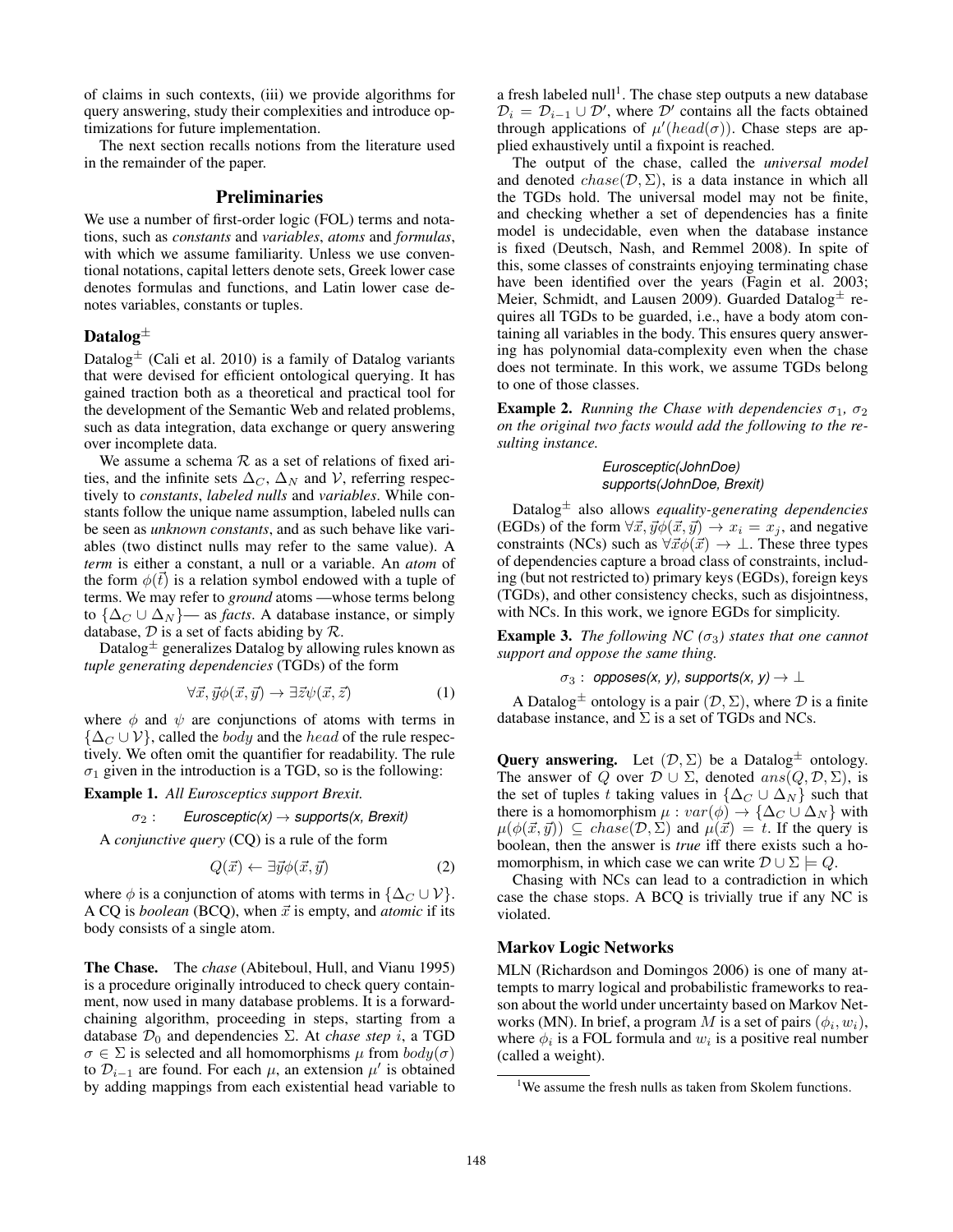Intuitively, higher weights account for stronger formulas; those whose groundings reflect more plausible statements in the real world. The weights only have importance relatively to one another. They need not be restricted to a specific range, e.g. endowing all formulas with infinite weights yields FOL.

#### Example 4.

#### *(*¬*support(x, Brexit)* ∨ *Eurosceptic(x), 3.0) (*¬*CollegeGrad(x)*∨*opposes(x, Brexit), 2.0)*

*The above sentences state that supporting Brexit implies being Eurosceptic with a weight of 3.0, and that people with a college degree oppose Brexit, with a weight of 2.0.*

Given a finite domain  $\Delta_C'$  over which constants range, a possible world is a subset of the Herbrand Base  $H$ . A probability distribution over all possible worlds is given as follows. For  $x$  a possible world:

$$
P(x) = Z^{-1} \exp\left[\sum_{i} w_i n_i(x)\right]
$$
 (3)

where *i* ranges over the weighted formulas  $\phi_i$ ,  $n_i$  is the number of groundings making  $\phi_i$  true in x and  $Z^{-1}$  is a normalization constant. The MN induced by an MLN features one node per atom in  $H$  and edges reflect how terms co-occur in the formulas. The marginal probability of a fact is the sum of probabilities of the worlds it belongs to.

#### Syntax

As usual, we assume a relational schema  $\mathcal{R}$ , the sets  $\Delta_C$ ,  $\Delta_N$ , V, and a database D. We can derive a finite set of constants from D, the "active domain"  $\Delta'_{C} \subseteq \Delta_{C}$  (Abiteboul, Hull, and Vianu 1995). Let  $K_1, \ldots, K_n$  be an ordered set of finite lattices, with  $\bigoplus_i$  and  $\otimes_i$  as join and meet operators respectively, and order relations  $\preceq_i$ , where  $1 \leq i \leq n$ . We always assume unique upper and lower bounds, denoted by  $\top_i$ and  $\perp_i$ , i.e., for lattices with no unique upper (resp. lower) bound,  $\top_i$  (resp.  $\bot_i$ ) is a synthetic element added to the domain, into which any pair of upper (resp. lower) bounds join (resp. meet). For readability, we abbreviate the set of lattices to its product  $K = K_1 \times \cdots \times K_n$ . The *product order* is denoted by  $\preceq$ , and the associated meet and join operators by  $\oplus$ and  $\dot{\otimes}$  respectively.  $\dagger$  and  $\dagger$  denote the synthetic upper and lower bounds of  $\overline{K}$  defined as above. We sometimes refer to tuples of <sup>K</sup>˙ as *contexts* thereafter. We say that a context is *valid* if it does not contain any lower bound as component value. We now define the notion of *annotated formula* which is central to our model.

Definition 1 (Annotated formula). *An* annotated formula *is of the form*  $\phi^A$ *, where*  $\phi$  *is a formula, and*  $A = \{\vec{a}_1 \dots \vec{a}_n\}$ *is a set of valid tuples in*  $\overline{K}$ .

We talk about *annotated fact* if  $\phi$  is a *ground* atom. Intuitively, an annotated formula only holds within certain contexts captured by A. There is a parallel between annotated formula and *probabilistic dependencies* in (Gottlob et al. 2013), where dependencies can be annotated with sets of ground atoms, used to identify possible worlds in which the dependencies hold.

Definition 2 (Scenario). *Let* <sup>D</sup> *and* <sup>Σ</sup> *be defined as usual,* M *a set of weighted formulas*  $(\phi_i, w_i)$ *, and* K *a set of contexts. A* scenario *S is a tuple*  $\langle \mathcal{D}, \Sigma, M, \dot{K}, \alpha \rangle$ , where  $\alpha: {\cal D} \cup \Sigma \} \rightarrow {\cal P}(\dot{K})$ <sub>z</sub> is an annotation function, assign*ing a set of*  $K$ *-tuples to each fact in*  $D$  *and dependency in*  $\Sigma$ *.*  $Here, P(K) \times refers to all possible sets of valid K-tuples$ 

A scenario includes a data instance  $D$ , while the dependencies  $\Sigma$  feature "hard" constraints, dealing with incompleteness, inconsistencies and other matters. For instance, if the data comes from multiple sources,  $\Sigma$  may include dataexchange type of rules, to "export" all the data into a unique target schema. The MLN M models "soft" constraints. We disallow context tuples featuring lower bounds (*invalid* contexts), since it would deem an annotation to be *undefined* on some dimension. Finally,  $\alpha$  adds "scopes" to facts or dependencies, allowing the context to be treated as orthogonal to the data. We resort to a function provided as an input alongside  $D$  and  $\Sigma$ , to allow applying our approach to legacy data and ontologies, while avoiding tampering with them. For instance, Example 5 could come from Linked Data repositories, with provenance annotations corresponding to the URL(s) each fact can be found at, and time annotations obtained using techniques such as in (Hoffart et al. 2013).

# Example 5.

*Let* YEARS =  $\{-\infty, 2006, ..., 2016, +\infty\}$  *be a finite set, where*  $-\infty$  *and*  $+\infty$  *denote arbitrary years in the far past and future, and* TIME *a time interval lattice defined as*  $\{[a, b] \mid a \leq b, a, b \in \text{YEARS}\}\{[-\infty, -\infty] \cup [+\infty, +\infty]\}.$ *The order relation is the inclusion and*  $[-\infty, +\infty]$  *and* [] *denote its upper and lower bounds. We also assume a set of data sources*  $SRC = \{A, B, C\}$ *. Let* S *be the scenario*  $\langle \mathcal{D}, \Sigma, M, \text{TIME} \times \mathcal{P}(\text{SRC}), \alpha \rangle$  *such that applying*  $\alpha$  *on* D ∪ <sup>Σ</sup> *yields the set of annotated formulas:* { *party(JohnDoe, Tories)*([2013,+∞],{C}) *party(JohnDoe, Labour)*([−∞,2014],{A}) *bachelorFrom(JohnDoe, Imperial)*([2010,+∞],{A,B}) *opposes(JohnDoe, Brexit)*([2012,+∞],{B,C}) *Eurosceptic(JohnDoe)*([−∞,2011],{B}) *bachelorFrom(x, y)*→*CollegeGrad(x)*([−∞,+∞],{A,B}) *party(x, Tories)*→*Eurosceptic(x)*([2007,2013],{A,C})  $party(x, y) \wedge$ *opposes(y, z)* $\rightarrow$ *opposes(x, z)*<sup>([-∞,+∞],{A,B})</sup>  $supports(x, y) \wedge opposes(x, y) \rightarrow \bot^{([-\infty, +\infty], \{A, B, C\})}$ }*, and the weighted formulas* <sup>M</sup> *are the following* { *(*¬*CollegeGrad(x)* ∨ *opposes(x, Brexit), 6.0) (*¬*party(x, Tories)*∨*support(x, Brexit), 3.0)*

}*. The scenario states that John Doe belonged to both the Tory and Labour parties, respectively from 2013 according to C, and until 2014 according to A. From A and B, we see that John holds a Bachelor's degree from Imperial since 2010, and that irrespective to time, having a Bachelor implies being a college graduate, and people oppose the same things as their party. We also know from B and C that John opposes the Brexit since 2012, but B also reports he was eurosceptic until 2011. According to A and C, between 2007 and 2013 being member of the Tories implied being*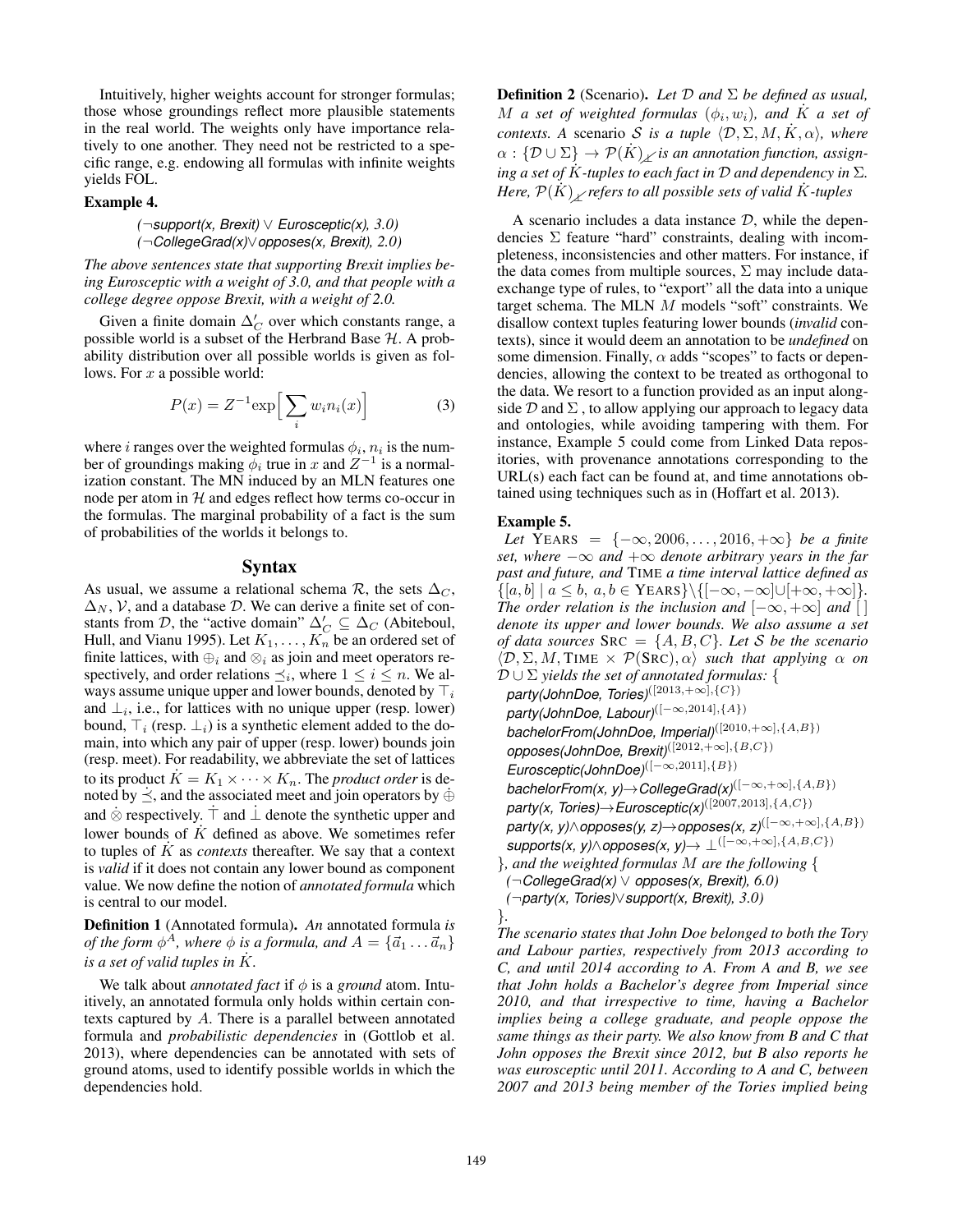*eurosceptic. All sources agree that one cannot support and oppose the same things, regardless of time. Finally, weighted formulas indicate that being a college graduate implies opposing the Brexit, while to a lesser degree, being a member of the Tories implies supporting it.*

Query language. We now introduce two types of queries, *scope and support queries*. Recall that our ultimate goal is fact checking and as such we need a way to assess the truthfulness of *claims* in context. In our case, claims will take the form of conjunctive queries. We start by defining queries of the form "According to some given sources, is Mr. Doe eurosceptic?" and "According to whom was he eurosceptic in 2010?", described in the introduction.

Definition 3 (Scope Query). *A* scope *query is of the form* Q:b*, where* Q *is a conjunction of atoms, and* b *is an optional* "*restriction*" expressed as a conjunction of bindings  $\#_i = v_i$ , *where*  $\#i$  *refers to one of the components of*  $\dot{K}$ *, and*  $v_i$  *is a value in the domain*  $dom(K_i)$ *. A boolean scope query does not contain any variable.*

We also want to answer "reversed" queries, like "In which context is Mr. Doe eurosceptic with confidence above 50%?".

Definition 4 (Support Query). *A (boolean) support query is of the form* Q/s*, where* Q *is a (boolean) scope query and* s *is a real number in*  $[0, 1]$ *.* 

### **Semantics**

To describe the semantics, we first modify the chase procedure to account for contextual annotations. We assume as usual a scenario  $S = \langle \mathcal{D}, \Sigma, M, K, \alpha \rangle$ .

Contextual chase. We call the *contextual chase*, denoted chase  $_{\vec{k}}(\mathcal{D}, \Sigma, \alpha)$ , the closure of D under  $\Sigma$ , in the context of  $K$ . Its output is a pair  $(\mathcal{D}')$ ',  $\alpha'$ ), such that  $\mathcal{D}'$  is defined as the output of the conventional chase, and  $\alpha'$ :  $\{\mathcal{D}' \cup \Sigma\} \rightarrow \mathcal{P}(K)$  is a new annotation function.  $\alpha$  and  $\alpha'$  coincide for every element in  $\Sigma$ , but may differ for inputs from  $\mathcal{D}'$ . We describe inductively how  $\alpha'$  is obtained. Before the first chase step,  $\alpha_0 = \alpha$ . At the i<sup>th</sup> step, let  $\sigma : \phi_1 \wedge \cdots \wedge \phi_n \rightarrow \psi_1 \wedge \cdots \wedge \psi_m$  be the TGD under consideration,  $\mu$  a homomorphism from  $body(\sigma)$  to  $\mathcal{D}_{i-1}$ , and  $\mu'$  the extension of  $\mu$  to  $head(\sigma)$ .  $\alpha_i$  is created as follows:

(i)  $\forall \psi_k \in \text{head}(\sigma), \alpha_i(\mu'(\psi_k)) = \alpha_{i-1}(\mu'(\psi_k)) \cup A,$ with

$$
A = {\alpha(\sigma)\dot{\otimes}a_1\dot{\otimes}\ldots\dot{\otimes}a_n|a_1\in\mu(\phi_1),\ldots,a_n\in\mu(\phi_n)}
$$

(ii) for every other input,  $\alpha_i(x) = \alpha_{i-1}(x)$ 

In other words, a chase step propagates sets of annotations of the facts from which  $\mu$  originates. For each entry in the product of these sets, the  $\dot{\otimes}$ -operator is used to produce a new annotation which in turn is added to the function output for each derived head atom. We note that, strictly speaking,  $\alpha_{i-1}$  may not be defined on all facts of  $\mathcal{D}_i$ , so we assume

the empty set is returned by default in those cases, i.e.,  $\forall x \in$  $\mathcal{D}_i \backslash \mathcal{D}_{i-1}, \alpha_{i-1}(x) = \emptyset.$ 

Chase steps for negative constraints are handled similarly. However, we do not stop immediately after a contradiction is derived, but rather, keep a set of annotations over  $\perp$ . We claim that this departure from the convention does not affect the termination of the chase.

**Proposition 1.** *Let*  $\mathcal{D}$ ,  $\Sigma$ ,  $\dot{K}$ , and  $\alpha$  *be defined as usual. Then*  $chase_{\kappa}(\mathcal{D}, \Sigma, \alpha)$  *terminates iff*  $chase(\mathcal{D}, \Sigma)$  *terminates.* 

*Proof.* In the absence of NCs, the output database  $\mathcal{D}'$  coincides for the chase and the contextual chase by definition. If NCs are present, there exists a chase steps ordering such that no NC is fired until all TGDs are fired exhaustively. Finally, the number of annotations on any fact is bounded by  $|K|$ .  $\Box$ 

We also note that at any chase step, the contextual chase does a polynomial amount of extra work compared to the conventional chase.

We now define the notion of *projection*, which restricts a database and a set of dependencies to a given context.

**Definition 5** (Projection). *Given an annotation function*  $\alpha$ *defined as usual, a* projection *of* α *over some context tuple*  $w \in K$ , denoted  $\alpha_w$ , is a restriction on the range of  $\alpha$  such *that any annotation set* A *is replaced with*  $\{v \mid u \in A, v =$  $u\&w\}.$ 

Intuitively, a projection narrows the scope of annotation on fact and dependencies to contexts *dominated* by the projection tuple. Tuples in  $\overline{K}$  capture possible worlds, i.e., for some projection context  $w \in K$ , a fact or dependency is considered to hold if it has some annotation tuple  $v$  such that  $v \dot{\otimes} w$  is valid. This is a significant departure from MLNs and derived frameworks, where a possible world is a subset of the Herbrand base. Let  $\phi$  be a ground formula in negation normal form, with atoms in  $chase(\mathcal{D}, \Sigma)$ , and  $w \in K$ some context tuple. We say that a scenario  $\langle \mathcal{D}, \Sigma, M, K, \alpha \rangle$ *contextually satisfies*  $\phi$  w.r.t. w, denoted  $\mathcal{D} \cup \Sigma \models_{\dot{K}, \alpha_{\text{new}}} \phi$ , if  $chase_K(\mathcal{D}, \Sigma, \alpha) = (\mathcal{D}', \alpha')$ , and  $\phi$  holds in  $\mathcal{D}'$  under the projection  $\alpha'_w$ .

#### Definition 6 (Contextual interpretation).

*Let*  $S = \langle \mathcal{D}, \Sigma, M, K, \alpha \rangle$  *be a scenario.* A contextual interpretation *is a probability distribution over contexts, such that*  $\forall x \in K$ ,

$$
P(x) = Z^{-1} \exp\left[\pi(x) \times \sum_{i} w_i n_i(x)\right]
$$
 (4)

*where*  $n_i$  *is the number of groundings of a formula*  $\phi_i \in M$ ,  $\mathit{such that}$   $\mathcal{D} \cup \Sigma \models_{\dot{K}, \alpha_x} \dot{\phi_i}$ , and  $\pi(x)$  *is a function returning a constant in*  $[0,1]$  *if*  $\mathcal{D} \cup \Sigma \models_{\dot{K},\alpha_x} \bot$ *, and* 1 *otherwise.* 

The penalty function  $\pi$  is an external parameter that modulates how strictly contradiction shall be treated. In our running example, we use a penalty of 0. This means that rather counter-intuitively, a context may have lower probability than another one it dominates, e.g. if it entails a contradiction while the other does not. For this reason, we make the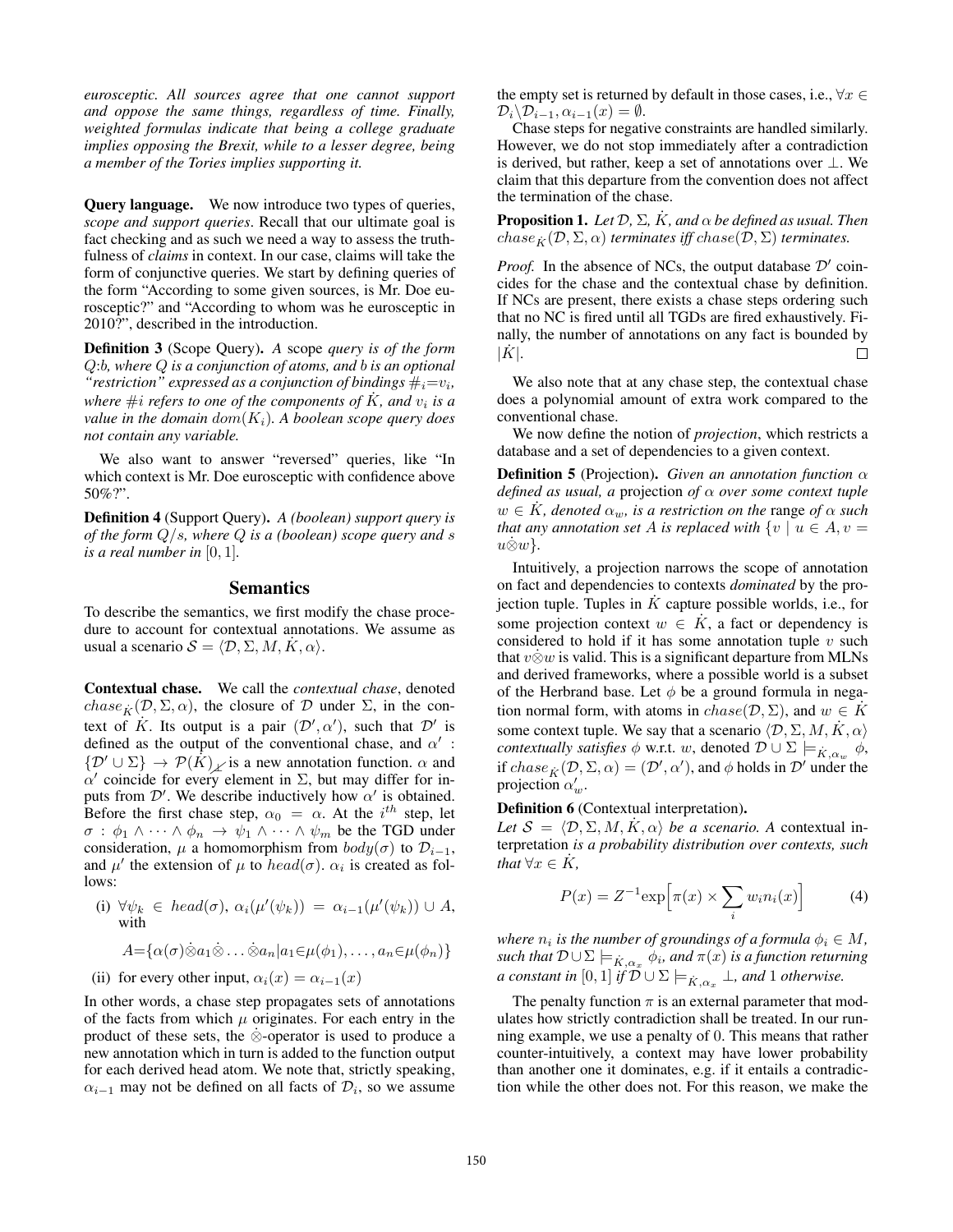

Figure 1: Contextual function for Eurosceptic(JohnDoe), with input bindings TIME= $[-\infty, +\infty]$  (i) and SRC={B,C} (ii). Cells in (ii) denote intervals, e.g. [2008, 2012] in gold.

assumption that contexts are independent, despite the fact that projecting on two distinct contexts may yield the same valid fact and dependencies. Note that when the ontology is context-independent (i.e.,  $\alpha$  returns  $\top$  on any input), all contexts are equiprobable.

Definition 7 (Contextual function). *A* contextual function *of a ground formula*  $\phi$ *, is a function*  $\beta: K \to [0, 1]$ *, defined as:* 

$$
\beta(x) = \sum_{\{w \mid w \preceq x, \mathcal{D} \cup \Sigma \models_{K, \alpha_w} \phi\}} P(w) \tag{5}
$$

The contextual function allows exploring how conclusions vary with contexts. To "drill down", it suffices to restrict the domain of  $\beta$  by binding parts of the inputs. For instance, let  $K_i$  be some arbitrary context with  $K$ , with  $1 \leq i \leq n$  and  $v \in \text{dom}(K_i)$ , then  $\beta |_{\#i=v}(x)$  ranges over the tuple of K whose  $i^{th}$  position equals v.

Example 6. *Figure 1 visually represents the contextual function for the fact Eurosceptic(JohnDoe) of our running example. Figure 1 (i) depicts the function with the restriction* TIME =  $[-\infty, +\infty]$  *applied. In this case, the function ranges over the power set of sources and shows for instance that B is the single source with the strongest confidence that John Doe is eurosceptic over that period. In Figure 1 (ii), the restriction is*  $SRC = \{B, C\}$ *. Each cell in the figure depicts a time interval, with darker colors corresponding to higher values. Looking at each 1-year interval sequentially, we see that confidence was low until 2011, dropped to 0 in 2012, peaked in 2013, and finally dropped to 0 again until the end.*

We now define query answering for scope queries which relies on contextual functions.

Definition 8 (Scope query answering). *Let* Q:b *be a scope query,*  $anScope(Q:b, S)$  *is a set of results the form*  $\phi:\beta$ *, where* φ *is a conjunction of facts, and* β *is defined as in Equation 5 for* φ*, and there exist a homomorphism*  $\mu: vars(Q) \rightarrow \Delta_C \cup \Delta_N$ , s.t.  $\phi = \mu(Q)$  and  $\mu(Q) \subseteq$  $chase(D, \Sigma)$ *. The restriction b translates into the corresponding restriction on* β*.*

Example 7. *The query "Who was eurosceptic between 2008 and 2014?" is expressed as Eurosceptic(X)*: TIME = [2008, 2014]*.*

*The answer is Eurosceptic(JohnDoe)*: $\{A\} \rightarrow .028$ ,

 ${B} \rightarrow .053, \{C\} \rightarrow .042, \{A, B\} \rightarrow .135, \{B, C\} \rightarrow .138,$  ${A, C} \rightarrow .113, {A, B, C} \rightarrow .304$ *.* 

In other words, taking all sources into account, the claims has a confidence of .304, while considering source A alone, the measure drops to .028.

Definition 9 (Support query answering). *Let* Q/s *be a support query, anSupport* $(Q/s, S)$  *is the set of results of the form*  $\phi$ :*E*, where *E* is a set of contexts such that  $\forall e \in E$ ,  $s \leq$  $\beta(\mu(Q))$ *, with*  $\phi$ *,*  $\mu$  *and*  $\beta$  *defined as in Definition 8.* 

Example 8. *The query Eurosceptic(x)*/.5 *asks in what context(s) the conjunction has at least 50% confidence. The answer is Eurosceptic(JohnDoe)*: {{[−∞, 2014], {*A, B, C*}}*,*<br>{[2006, 2015], {*A, B, C*}}*,* {[2008, 2016], {*A, B, C*}}*,*  $\{[2008, 2016], \{A, B, C\}\},\$  $\{ [2009, +\infty], \{A, B, C\} \}, \ldots$ }.

#### Algorithms

We now to turn to how implement query answering. We first describe a naïve algorithm for answering scope queries, inspired from the Threshold Algorithm in (Gottlob et al. 2013). The inputs are a scenario  $\mathcal{S}$ , a scope query  $Q:b$ . The algorithm loops over all contexts  $w \in K$ . For each context, we project the data instance and dependencies over  $w$  and chases. We compute the individual score for  $w$  (Equation 4), and update  $Z$ . For each match  $r$  of  $Q$  in the chase closure, we update the result by iterating of over all contexts satisfying  $b$ , and dominated by  $w$ . For support queries, one needs to answer its scope query first, and keep only those context mapping to values exceeding the support.

Theorem 1. *Query answering is PTIME-complete in data complexity for both scope and support atomic queries, under guarded TGDs.*

*Proof (Sketch).* This follows from Theorem 1 in (Gottlob et al. 2013), and the observation that  $|K|$  is also considered constant here. Computing the chase under guarded TGDs for the query Q is PTIME-complete. This also holds for the contextual chase since, it only requires a polynomial amount of additional work. Updating the result requires an additional nested loop over  $\hat{K}$ , selecting the relevant context to the current function input, re-chasing and recompute the score.  $\Box$ 

In general, one can expect  $\dot{K}$  to be large, rendering the above algorithm of little practical use. It is common however to materialize the output of the Chase before evaluating a query over it. We can thus move the Chase outside the loop, using the observation that chasing once with  $\alpha$  and projecting later on w has the same effect as projecting first and chasing afterwards. This also implies that not all context tuples need to be kept alongside each derived fact, but only the maximal ones, saving both space and time in the contextual chase. Finally, assuming the context is topologically sorted, it is possible to exploit results from prior rounds in the nested loop, and interrupt it early. This yields Algorithm 1. The function computeScore uses Equation 4 to compute the final probability of the context associated with  $w$  (for which we keep  $Z$  up-to-date in line 5). For cases where  $K$  is still too large, we plan to adapt the algorithm to existing approximate methods to estimate the most probable worlds.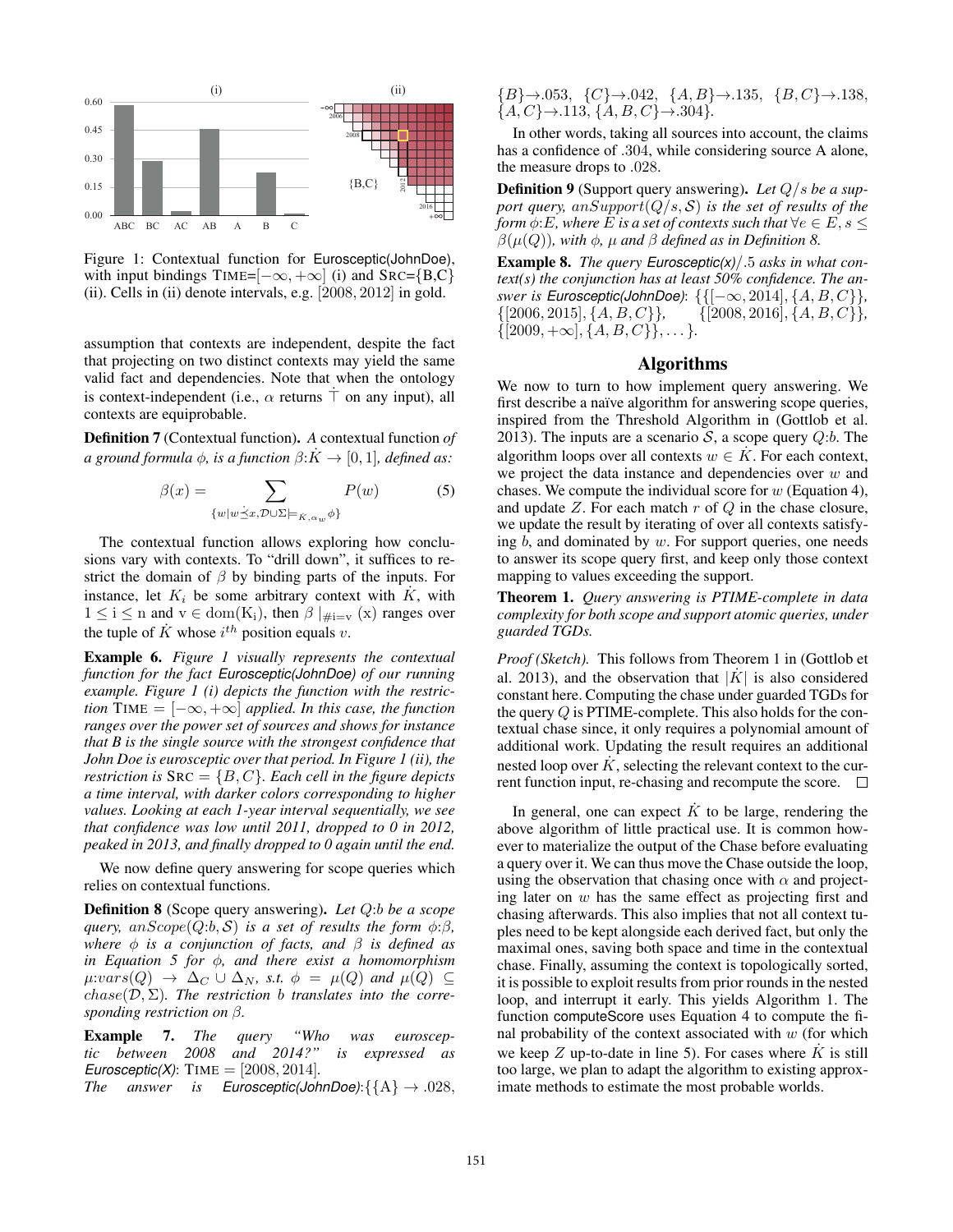**input** :  $S = \langle \mathcal{D}, \Sigma, M, \dot{K}, \alpha \rangle$  and  $Q:b$ output: R, a set of results of the form  $r:\beta$  $\mathbf{1} \ (\mathcal{D}', \alpha') \leftarrow \text{chase}_{\hat{K}}(\mathcal{D}, \Sigma, \alpha)$ 2 **foreach**  $w \in K$  *in topological order* **do**<br>3  $\alpha'_w \leftarrow$  projection of  $\alpha'$  over w 3  $\alpha'_w \leftarrow \text{projection of } \alpha' \text{ over } w$ 4  $p_w^{\omega} \leftarrow$ computeScore $(M, \mathcal{D}', \alpha_w')$ 4  $\begin{array}{c} p_w \leftarrow \text{compute} \\ 5 \quad Z \leftarrow Z + p_w \\ 6 \quad \text{if } w \text{ agrees } w \end{array}$ <sup>6</sup> if w *agrees with* b then <sup>7</sup> foreach *match* r *of* Q do 8 | | | // Obtain  $r:\beta$  from R if present 9 **if** r holds under  $\alpha'_w$  then 10 | |  $r: \beta(w) \leftarrow r: \beta(w) + p_w$ 11 **foreach**  $v \leq w$  **do**<br>
12 **foreach**  $v \leq w$  **do**<br>
12 **foreach**  $v \leq w$  **do** 12  $\vert \vert \vert \vert \vert \vert \vert \vert \mathrm{end}$   $r:\beta(w) \leftarrow r:\beta(w) + r:\beta(v)$ end  $14$  | | end 15  $\begin{array}{|c|c|c|c|}\n\hline\n16 & \text{end}\n\end{array}$ end 17 | end <sup>18</sup> end <sup>19</sup> return R

Algorithm 1: Semi-Naïve Scope Query Evaluation

#### Related Work

The current work draws connections between recurring problems in Web data: coping with uncertainty, incompleteness, inconsistencies and provenance. Many approaches have been devised to marry programming language or logic with probabilistic models (Goodman 2013), among which Relational Markov Network (Bunescu and Mooney 2004) or the BLOG language (Milch, Marthi, and Russell 2004), based on MN and Bayesian Networks (BN), respectively. Probabilistic databases, such as MYSTIQ (Boulos et al. 2005) and MayBMS (Huang et al. 2009), have also thrown a bridge between the relational and probabilistic models with the goal of scaling to large data instances. Dealing with incompleteness and uncertainly has also been explored in probabilistic Datalog (Fuhr 1995). The closest work to ours is probabilistic Datalog $\pm$  (Gottlob et al. 2013). While our semantics and the problem we tackle are different, our syntax is inspired from it. However, in that setting dependencies are annotated with subsets of the Herbrand base to specify in which possible world they may hold. In this sense, we believe our syntax is more usable in practice. Other semantics for probabilistic Datalog $\pm$  have been proposed (Riguzzi, Bellodi, and Lamma 2012). Provenance semirings can be used to jointly deal with incompleteness and uncertainty (Green 2009).

A large body of research has explored the use of context in logics for at least 20 years (McCarthy 1993), recent examples of which include (Joseph et al. 2016) and (Bozzato and Serafini 2014). Among others, in Multi-Context Logics (MCL) and Distributed Description Logics (DDL), contexts amount to local theories and so-called bridge rules (essentially TGDs) are used to exchange knowledge across them in a fixpoint computation. The notion of context in Contextual

Knowledge Repositories (CKR) (Serafini and Homola 2012) is also close to ours. To the best of our knowledge, these do not deal with uncertainty in the way introduced here.

Computational journalism is an emerging research field (Cohen, Hamilton, and Turner 2011), of which computational fact checking is an active branch pioneered with (Wu et al. 2014). The authors formulate claims as SQL query templates and explore the parameter space to reveal how conclusions change. Two other recent works (Lehmann et al. 2012; Ciampaglia et al. 2015) fall into the category of "fact validation". The input is an RDF triple whose *truthfulness* is assessed w.r.t. some distance is computed from background data either coming from knowledge bases or extracted from Web pages. Fact validation also gets attention from the NLP community where for instance "textual entailment" is a popular problem (Mineshima et al. 2015). In (Hassan, Li, and Tremayne 2015), the authors aim to automatically classify claims worthy of further verification.

Our objective is to assess the validity of claims *within one or more contexts*. In context-sensitive probabilistic query answering (Ngo and Haddawy 1997) a query Q and a set of evidence  $E$  are used to construct a BN and compute  $P(Q | E)$ . In this work, we use lattice-valued annotations to model contexts, without interfering with the data itself. More generally, such annotations have long been a popular tool to "overlay" meta-data over existing data. Generalized Annotated Logics (Kifer and Subrahmanian 1992) pioneered this idea originally to deal with inconsistencies in logic. Recently, similar ideas have been extended and adapted to the RDF/SPARQL (Dividino et al. 2009; Zimmermann et al. 2012). The latter builds upon provenance semirings, and defines a more actionable method to deal multiple annotation domains. They suggest combining domains into functions mapping from one domain into another, an approach bearing similarity with contextual functions.

# Discussion and future work

We have introduced a model and language to support the task of checking claims against background data. Observing that the task is inherently context sensitive, our approach combines earlier works on data management in the presence of incompleteness and inconsistency, as well as annotations, making context a first-class citizen in the process. The language and the algorithms proposed in this paper could serve as a foundation for assisted fact checking system implementations. We plan to extend the language, to allow other types of aggregation in contextual function (e.g. average, max) and other types of reasoning (e.g. weight learning), and evaluate its usefulness on real-world data.

Beyond fact checking, we think of adapting and applying our approach to knowledge base construction and incident analysis. The former has recently accomplished impressive progress, due in part to careful and efficient MLN implementations. However, inferring context-dependent facts remains a difficult challenge. Likewise, our approach could be instrumental in building better systems for incident prevention and recovery, making it possible to explore possible causes of events from different angles.